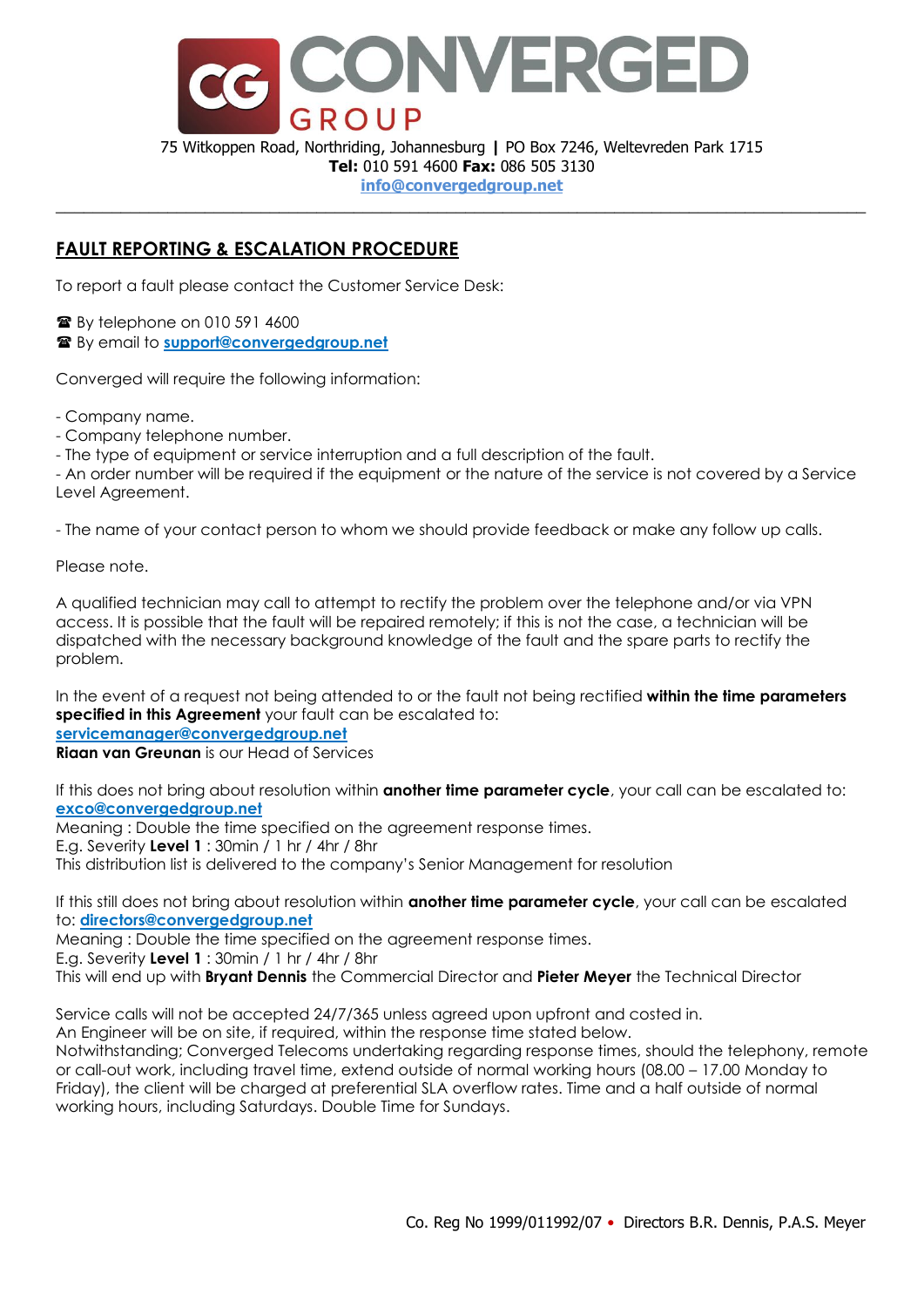

75 Witkoppen Road, Northriding, Johannesburg **|** PO Box 7246, Weltevreden Park 1715

**Tel:** 010 591 4600 **Fax:** 086 505 3130

**info@convergedgroup.net** \_\_\_\_\_\_\_\_\_\_\_\_\_\_\_\_\_\_\_\_\_\_\_\_\_\_\_\_\_\_\_\_\_\_\_\_\_\_\_\_\_\_\_\_\_\_\_\_\_\_\_\_\_\_\_\_\_\_\_\_\_\_\_\_\_\_\_\_\_\_\_\_\_\_\_\_\_\_\_\_\_\_\_\_\_\_\_

### **STANDARD SEVERITY LEVELS**

Each Defect is assigned a Severity Level when the fault is reported, in accordance with the Severity levels set out in the table below.

The Severity level becomes the priority that the Defect is given and will determine the nature of the Supplier response (i.e. the type of Fix)

| <b>Severity Level</b>                         | <b>Typical Impact</b>                                                                                                                                                                                                                                                                                                                                                     | <b>Response Time</b>                                                                                                                                                                     |
|-----------------------------------------------|---------------------------------------------------------------------------------------------------------------------------------------------------------------------------------------------------------------------------------------------------------------------------------------------------------------------------------------------------------------------------|------------------------------------------------------------------------------------------------------------------------------------------------------------------------------------------|
| 1 - Highest Priority                          | Lines / Connectivity Issues, No Incoming or<br>Outgoing calls possible<br>PBX System down (a large percentage<br>verses isolated users out)<br>Call Centre Failure: more than 25% business<br>interruption<br>All Switchboard Operators down<br>Major Voice degradation on incoming or<br>outgoing traffic flow; more than 25% of calls\<br>Total Data / Internet failure | 15 Minute Response: From ticket logged<br>(Telephonic or Email)<br>30 Minute Remote Support<br>(VPN / Telephonic)<br>2 Hour On-Site if Required<br>MTTR (Mean time to repair)<br>4 hours |
| 2 - High Priority                             | PBX System Down (isolated users out)<br>One of two or more Operators down<br>Less than 25% Call Centre failure<br>Minor Voice degradation; isolated calls<br>Slow Data experience<br>Partial Data interruption                                                                                                                                                            | 30 Minute Response: From Ticket Logged<br>1 Hour Remote Support<br>4 Hour On-Site if Required<br>MTTR (Mean time to repair)<br>8 hours                                                   |
| 3 – Normal Priority                           | PBX or Connectivity Faults that are isolated<br>or intermittent<br>Alarm/s on the PBX System<br>Addition of New Users; moves & changes                                                                                                                                                                                                                                    | 1 Hour Response from Ticket Logged<br>8 Hour Remote Support<br>16 Hour On-Site if Required                                                                                               |
| $4 -$ Routine<br>Maintenance/Site<br>meetings | Defect causes minor inconvenience. E.g.<br>Intermitted faults                                                                                                                                                                                                                                                                                                             | 1 Hours Response from Ticket Logged<br>16 Hour Remote Support<br>32 Hour On-Site if Required                                                                                             |

NOTE : The Fault Severity / Response table is meant as a worst-case scenario; every effort will be made to improve on these parameters

# **NOC ESCULATION PROCEDURES**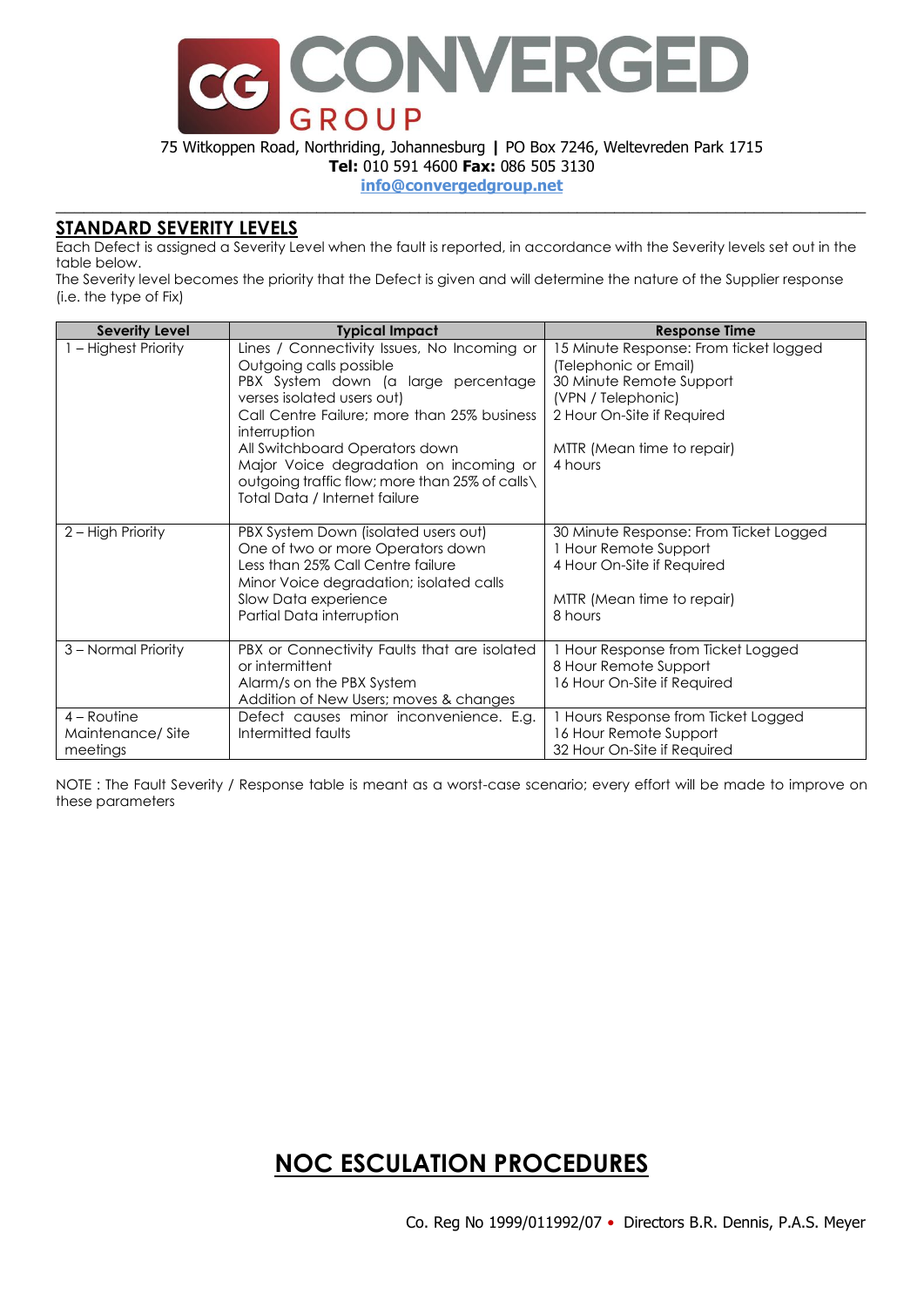

#### 75 Witkoppen Road, Northriding, Johannesburg **|** PO Box 7246, Weltevreden Park 1715 **Tel:** 010 591 4600 **Fax:** 086 505 3130 **info@convergedgroup.net**

| <b>FIRST ESCULATION</b> |                            |  |  |
|-------------------------|----------------------------|--|--|
| Converged Support CC    |                            |  |  |
| Email                   | Support@convergedgroup.net |  |  |
| Telephone               | 010 591 4600               |  |  |

| <b>SECOND ESCULATION</b>  |                          |  |
|---------------------------|--------------------------|--|
| Technical Service Manager | Riaan van Greunan        |  |
| Email                     | riaan@convergedgroup.net |  |
| <b>Telephone</b>          | 071 526 9145             |  |

| <b>THIRD ESCULATION</b>       |                           |  |
|-------------------------------|---------------------------|--|
| <b>Head of Voice Services</b> | Sakkie Pottas             |  |
| Email                         | sakkie@convergedgroup.net |  |
| Telephone                     | 083 3047 9401             |  |

| <b>FOURTH ESCULATION</b>  |                           |  |
|---------------------------|---------------------------|--|
| <b>Technical Director</b> | Pieter Meyer              |  |
| Email                     | pieter@convergedgroup.net |  |
| Telephone                 | 083 233 6614              |  |

# **CUSTOMER SUPPORT**

**Customer Support**